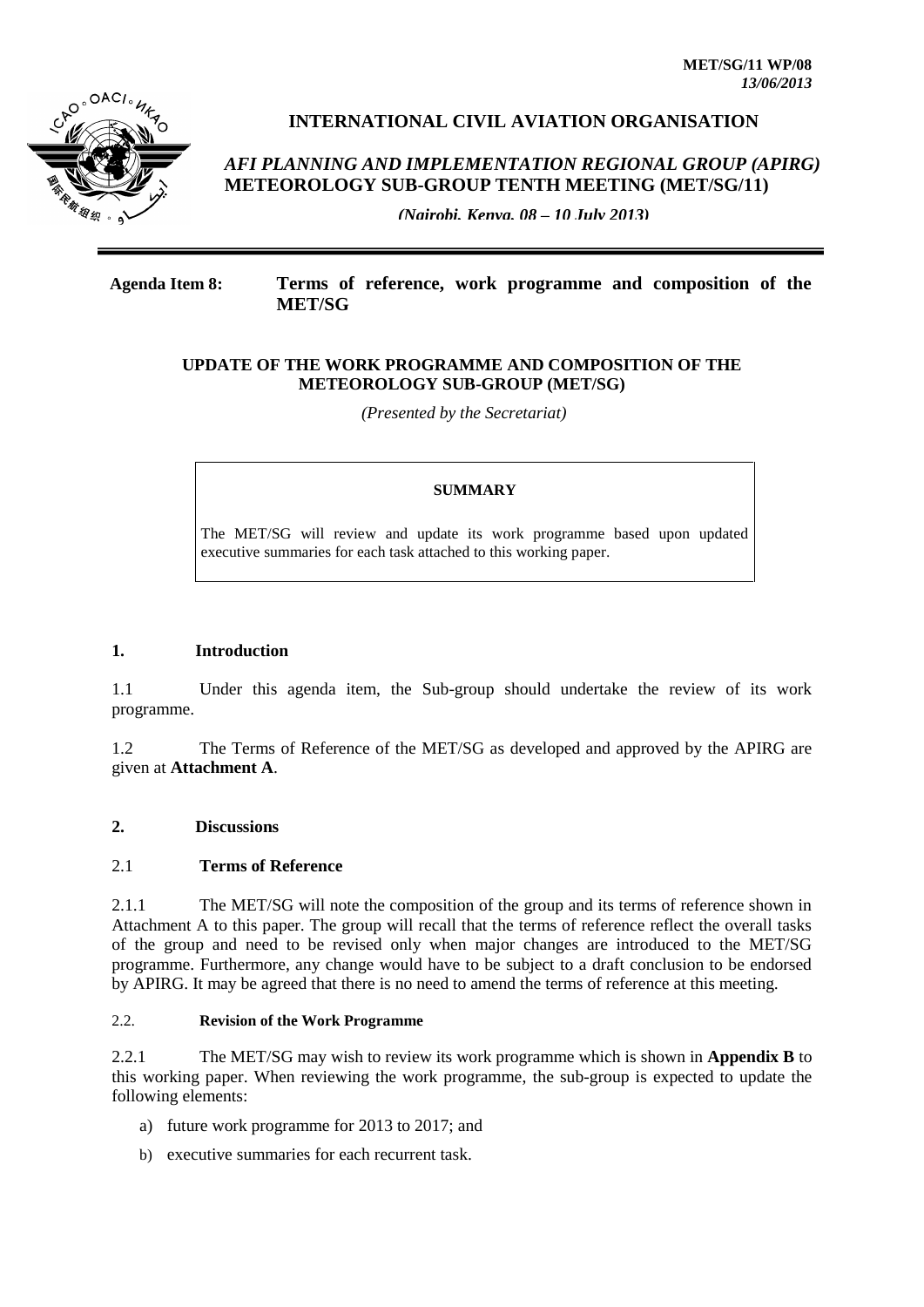2.2.2 It will be noted that the work programme has been subject to revision and consolidation in order to align it with the ICAO Business Plan and to better reflect the work that is being undertaken by the MET/SG.

2.3 The Sub-group is invited to review the draft work programme, endorse the changes proposed and formulate the following decision:

#### **Decision 10/... — Future work programme of the MET/SG**

**That, the work programme of the MET/SG be updated as shown in Appendix A**

#### 3. **Action by the MET/SG**

- 3.1 The MET/SG is invited to:
	- a) Note the information in this paper,
	- b) Review the draft work programme and,
	- c) decide on the above decisions proposed for the Sub-group's consideration.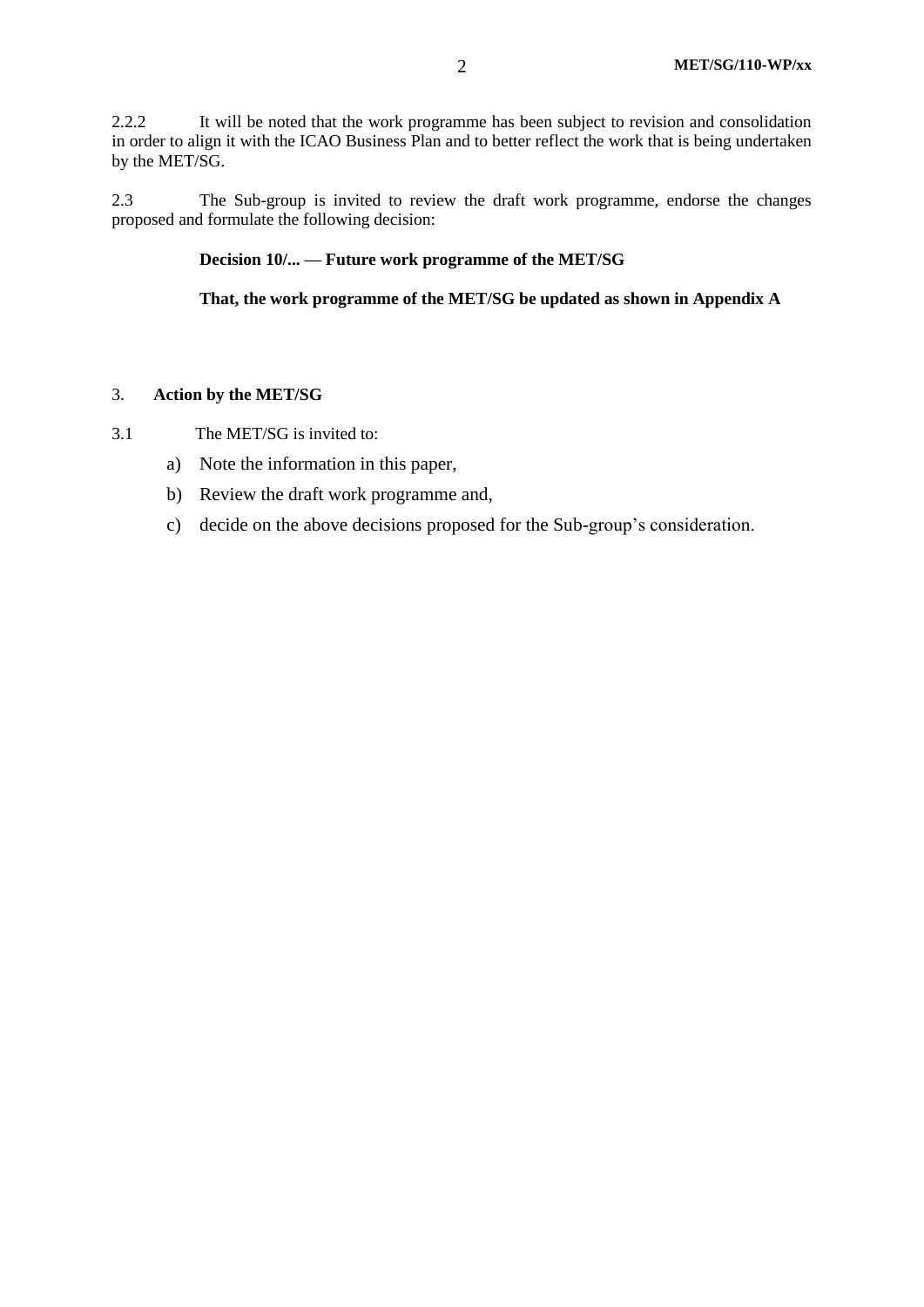## **Terms of Reference, Work programme and composition of the Meteorology Sub-Group (MET/SG)**

## **1. Terms of Reference**

- a. To keep under review, the adequacy of meteorological facilities and services to meet new technological developments in the air navigation field and make proposals as appropriate for implementation by States to APIRG.
- b. To identify, State by State, those specific deficiencies and shortcomings that constitute major obstacle to the provision of efficient and reliable meteorological facilities and services to meet the requirements of air navigation in the AFI Region and recommend specific measures to eliminate them.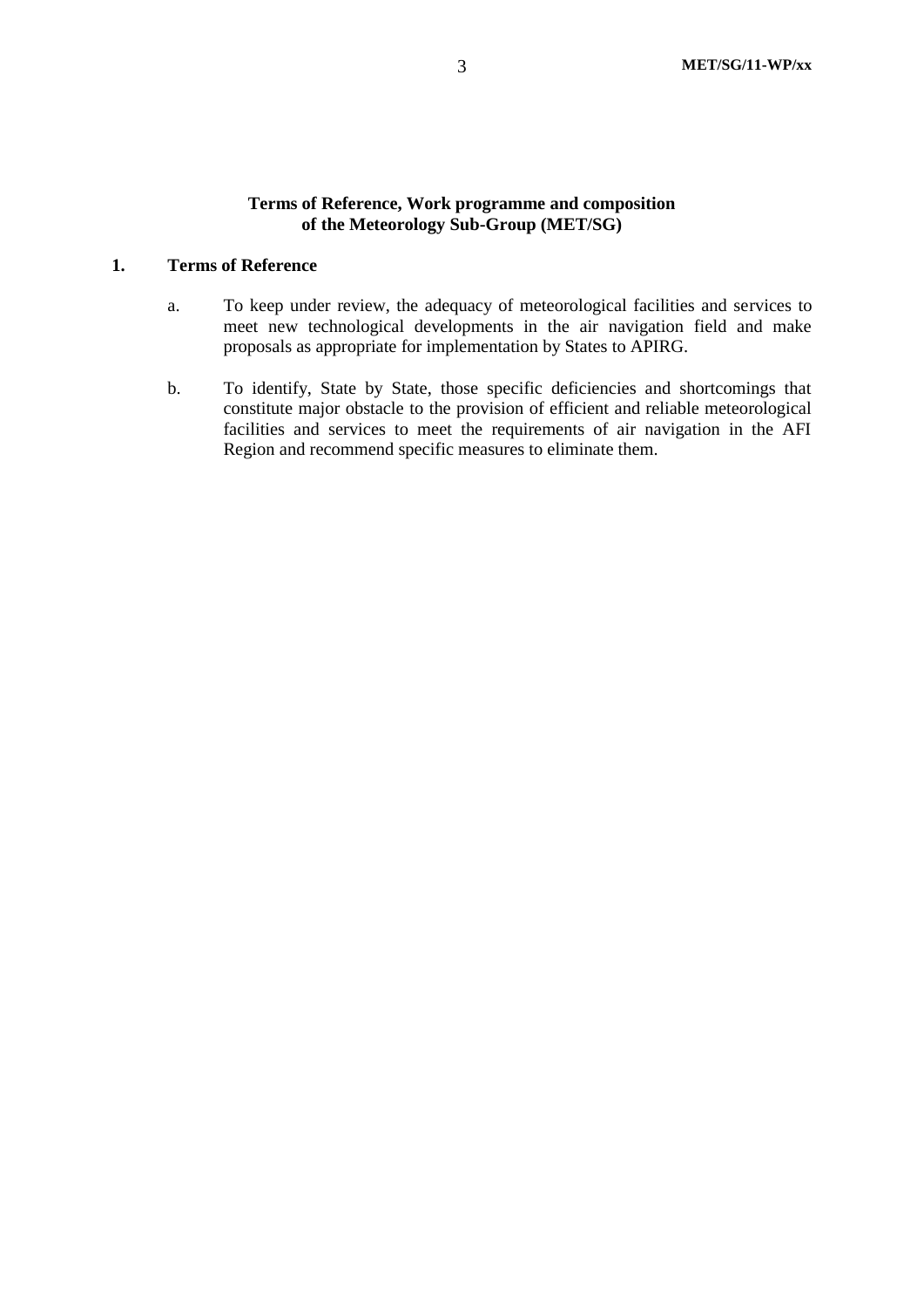| <b>Appendix A</b> |  | <b>Future Work Programme</b> |
|-------------------|--|------------------------------|
|-------------------|--|------------------------------|

|                | <b>Task</b>                                                                                                                         | <b>Source</b>   | <b>Recent Progress</b><br><b>Next milestone and its deadline</b> | <b>Final Result (completion)</b>                                 |
|----------------|-------------------------------------------------------------------------------------------------------------------------------------|-----------------|------------------------------------------------------------------|------------------------------------------------------------------|
|                | Establish and maintain detailed lists, State by State of the specific                                                               | APIRG/13        | • State by state MET deficiencies                                | Deficiencies on MET                                              |
| -1             | deficiencies of facilities for the provision of atmospheric<br>measurements pertaining to surface wind, pressure, visibility/runway | Con. 13/96      | have been established and included                               | parameters measurements<br>established and compiled              |
|                | visual range, cloud base, temperature and dew point temperature                                                                     |                 | in APIRG/18 Report                                               |                                                                  |
|                | considered critical for flight safety.                                                                                              |                 |                                                                  |                                                                  |
| 2              | Monitor the exchange of OPMET information through the AMBEX                                                                         | APIRG/8         | • Continuing task                                                | <b>Exchange of OPMET</b>                                         |
|                | scheme in the AFI Region and between the AFI and ASIA/PACIFIC<br>and EUR Regions                                                    | Con. $8/43$ c)  | • Next monitoring in $2014$                                      | information through AMBEX<br>and SADIS, improved                 |
| 3              | Plan for the introduction of efficient inter-regional OPMET exchanges                                                               | AFI/7           | A Core Team of experts established                               | Efficient<br>inter-regional                                      |
|                | in coordination with the CNS Sub-group as required                                                                                  |                 | to fully review the AMBEX and<br>report to MTF/6                 | <b>OPMET</b> exchanges                                           |
| $\overline{4}$ |                                                                                                                                     | AFI/7           | Rec. • A large number of AFI States have                         | Information<br>the<br><sub>on</sub>                              |
|                | Monitor the degree of implementation of very small aperture terminals<br>(VSATs) for the reception of WAFS products                 | 14/12           | implemented SADIS2G VSATs<br>with others using the SADIS FTP     | implementation<br>of<br><b>SADIS</b><br>VSAT and FTP established |
|                |                                                                                                                                     |                 | Service                                                          | and compiled                                                     |
| 5              | Develop guidelines for the use of GRIB and BUFR codes in the                                                                        |                 |                                                                  | This task has been removed                                       |
|                | <b>AFI</b> Region.                                                                                                                  |                 |                                                                  | from the list as operational<br>needs are no more expressed      |
|                |                                                                                                                                     |                 |                                                                  | in the region                                                    |
| 6              |                                                                                                                                     | AFI/7           | Rec. • Yearly SIGMET Tests conducted                             | Regional procedures for the                                      |
|                | Monitor the implementation of regional procedures for the issuance of                                                               | $7/3$ and $7/4$ | with AFI VAAC and TCAC using                                     | issuance of volcanic ash and                                     |
|                | volcanic ash and tropical cyclone advisories                                                                                        |                 | AFI<br><b>SIGMET</b><br>Test<br>regional                         | tropical cyclone advisories<br>Implemented                       |
|                |                                                                                                                                     |                 | procedures established in<br>AFI<br><b>SIGMET Guide</b>          |                                                                  |
|                |                                                                                                                                     |                 | • Continuing task                                                |                                                                  |
|                |                                                                                                                                     |                 | • SIGMET Tests conducted yearly:                                 |                                                                  |
|                |                                                                                                                                     |                 | Next test scheduled for Nov. 2013                                |                                                                  |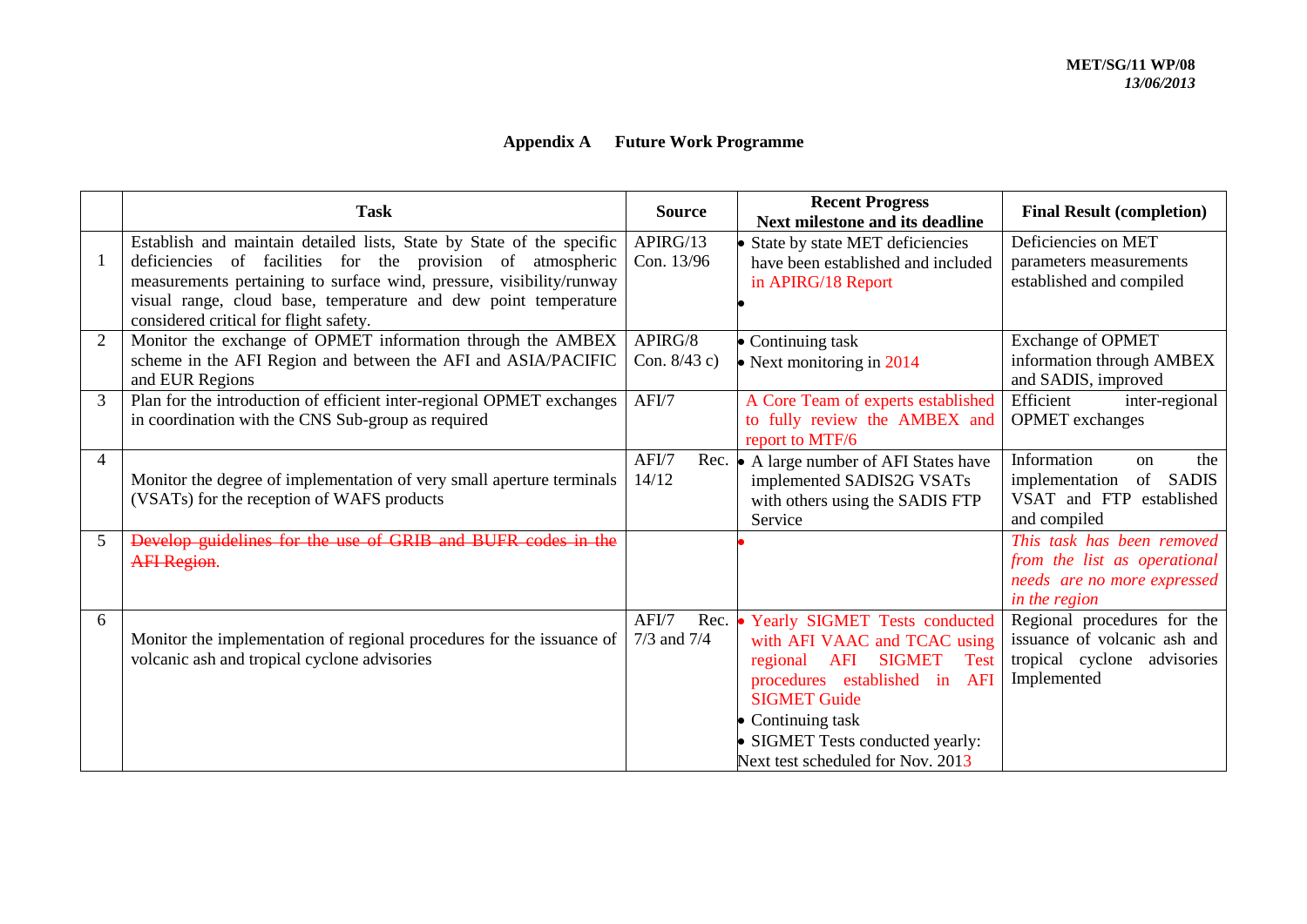|    | <b>Task</b>                                                                                                                                                                                                                                                                                                                                                                                                                                                                     | <b>Source</b>                              | <b>Recent Progress</b>                                                                                                                                                                        | <b>Final Result (completion)</b>                                                                                                                                                                                                                                                                                                                                                          |
|----|---------------------------------------------------------------------------------------------------------------------------------------------------------------------------------------------------------------------------------------------------------------------------------------------------------------------------------------------------------------------------------------------------------------------------------------------------------------------------------|--------------------------------------------|-----------------------------------------------------------------------------------------------------------------------------------------------------------------------------------------------|-------------------------------------------------------------------------------------------------------------------------------------------------------------------------------------------------------------------------------------------------------------------------------------------------------------------------------------------------------------------------------------------|
|    |                                                                                                                                                                                                                                                                                                                                                                                                                                                                                 |                                            | <b>Next milestone and its deadline</b>                                                                                                                                                        |                                                                                                                                                                                                                                                                                                                                                                                           |
| 7  | Review on a continuing basis the contents of Tables<br>MET 1A and 1B and Tables MET 2A to ensure their<br>validity in light of operational requirements and<br>develop proposals to update them if necessary.                                                                                                                                                                                                                                                                   | AFI/7                                      | • Continuing task<br>• Tables MET 1A and 2A will be<br>amended from SADISOPSG/18<br>proposals                                                                                                 | The validity of contents of Tables MET<br>1A, 1B and and Table MET 2A.are to<br>ensured                                                                                                                                                                                                                                                                                                   |
| 8  | Review the meteorological procedures in the<br>introductory text to Part VI of Meteorology of the Basic<br>AFI Regional Plan/FASID, as well as Meteorological<br>related issues in other sections of the Plan and relevant<br>regional supplementary Meteorology procedures<br>(SUPPs) in the Doc 7030, in the light of procedures<br>employed in other regions and develop amendment<br>proposals as appropriate, coordinating where necessary<br>with other APIRG Sub-Groups. | APIRG/1<br>2                               | The MET section of the AFI<br>Regional Air Navigation Plan (R-<br>amended<br>ANP)<br>will<br>be<br>$\overline{\mathbf{m}}$<br>accordance with the new e-ANP<br>template under review by ICAO. | Maintain up to date procedures to<br>improve safety and efficiency of air<br>navigation.                                                                                                                                                                                                                                                                                                  |
| 9  | Monitor developments in the CNS/ATM Systems with<br>regard to meteorological requirements in the AFI<br>Region and in coordination with AFI ATM Sub-Group.                                                                                                                                                                                                                                                                                                                      | APIRG/1<br>Con.<br>$\overline{4}$<br>14/43 | • APIRG/18 established the Task<br>Force (TF).<br>• The ATM/MET TF amended the<br>AFI contingency plan on volcanic<br>ash during its first meeting in<br>Nairobi.                             | Consistent provision of meteorological<br>information as an integrated function of<br>the ATM system with improved<br>accuracy and timeliness and increased<br>availability. Performance management<br>will be an important part of the quality<br>of<br>meteorological<br>assurance<br>information. Exchange of OPMET data<br>digital<br>format<br>bilateral<br>in<br>on<br>arrangements |
| 10 | Develop guidelines for the use of GRIB and BUFR<br>codes in the AFI Region.                                                                                                                                                                                                                                                                                                                                                                                                     | APIRG/1<br>5 Con.<br>15/81                 | <b>AFI States and SADIS Users are</b><br>eurrently using GRIB and BUFR<br>codes to visualize WAFS products                                                                                    | Operational needs are no more expressed<br>in the region. This task has been removed                                                                                                                                                                                                                                                                                                      |
|    |                                                                                                                                                                                                                                                                                                                                                                                                                                                                                 |                                            |                                                                                                                                                                                               | from the list due to the introduction of<br>XML for OPMET and exclusive supply of<br><b>TEMSI</b> by WAFS.                                                                                                                                                                                                                                                                                |
| 11 |                                                                                                                                                                                                                                                                                                                                                                                                                                                                                 |                                            | APIRG/1 $\bullet$ Ten training seminars on QMS in                                                                                                                                             | AFI region quality                                                                                                                                                                                                                                                                                                                                                                        |